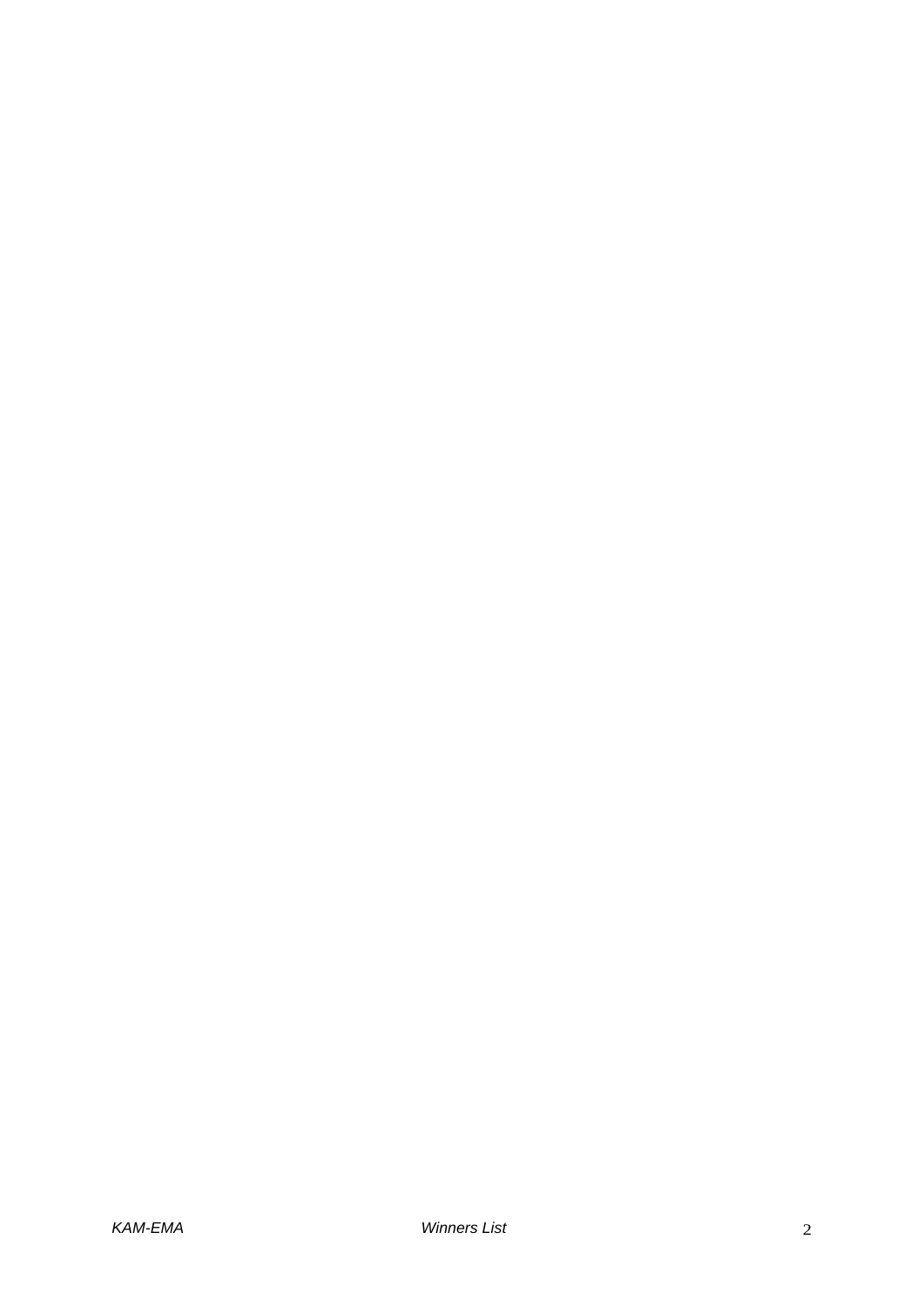## **5. FINAL AWARDS**

## **The Final Awards in all categories are provided in Table 5.1**

| S.No.          | <b>Award</b>                                           | <b>Winner</b>                                           | <b>Runners-up</b>                                            |
|----------------|--------------------------------------------------------|---------------------------------------------------------|--------------------------------------------------------------|
| 1              | Category<br><b>Student Award</b>                       | Agnes Mwangi<br>and Geoffrey<br>Magothe,<br><b>DKUT</b> | Duncan<br>Shivachi and<br>Martin<br>Muriithi,<br><b>DKUT</b> |
| $\overline{2}$ | Banking and<br><b>Finance Sector</b><br>Award          | <b>ABSA Bank</b>                                        | <b>Credit Bank</b>                                           |
| 3              | Water<br>Management<br>Award                           | Kenya<br><b>Breweries Ltd-</b><br>Nairobi               | Kenya<br><b>Breweries</b><br>Ltd - Kisumu                    |
| 4              | Renewable<br><b>Energy Award</b>                       | Umoja Rubber                                            | Osho<br>Chemicals                                            |
| 5              | Thermal<br>Energy<br><b>Savings</b><br>$Award - LC$    | Mombasa<br>Cement -<br>Vipingo                          |                                                              |
| 6              | Thermal<br>Energy<br><b>Savings</b><br>Award - MC      | <b>British</b><br>American<br>Tobacco-<br>Nairobi       | Ngorongo<br>Tea Factory                                      |
| 7              | Thermal<br>Energy<br><b>Savings</b><br>Award - SC      | Crowne Plaza<br>Airport                                 | Umoja<br>Rubber Ltd                                          |
| 8              | Electrical<br>Energy<br><b>Savings</b><br>$Award - LC$ | Mombasa<br>Cement - Athi<br>River                       | Kenya<br><b>Breweries</b><br>Ltd - Nairobi                   |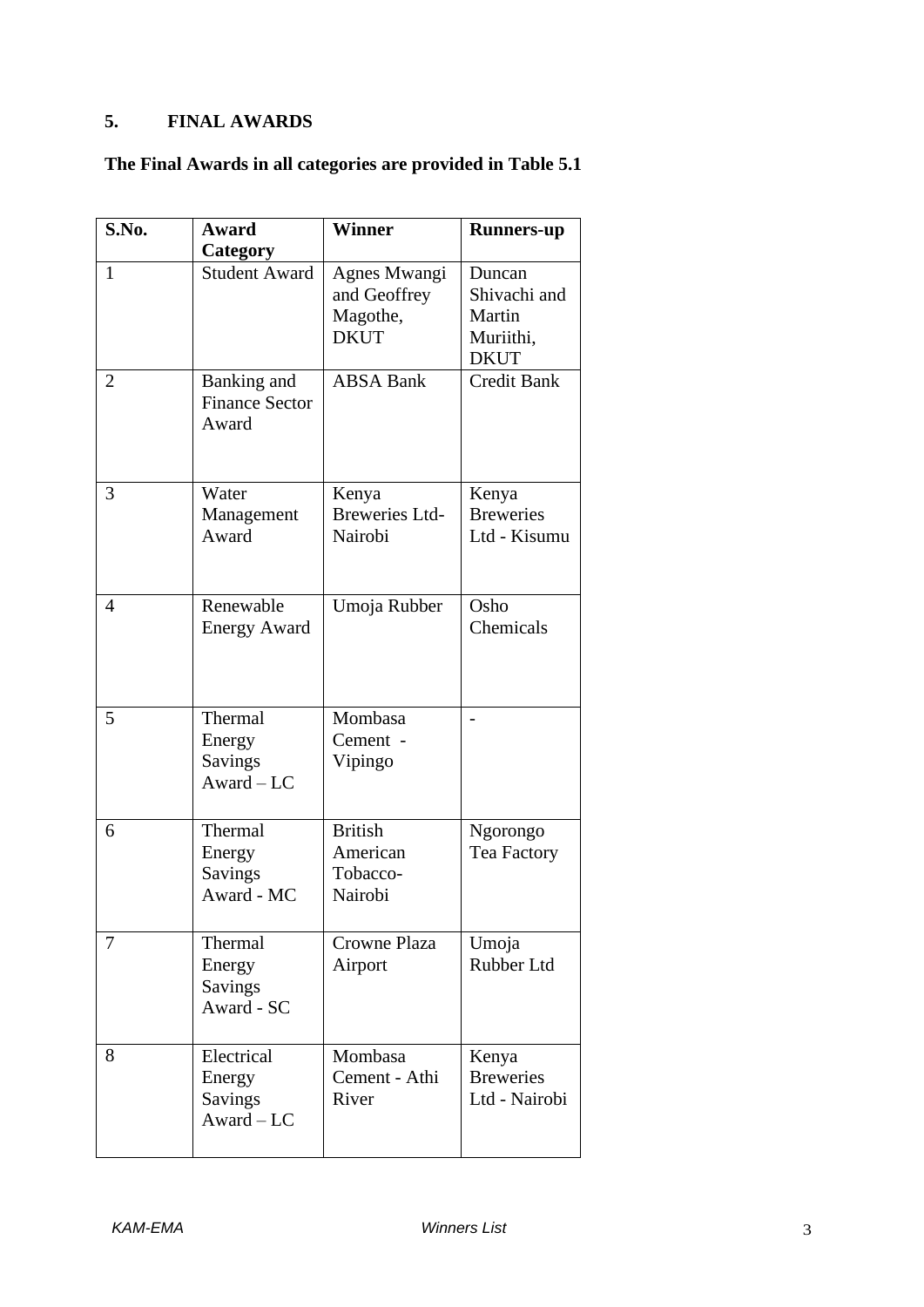| 9  | Electrical<br>Energy<br>Savings<br>Award - MC        | Umoja Rubber<br>Ltd                              | <b>KTDA</b><br>Kapkoros<br>Tea Factory            |
|----|------------------------------------------------------|--------------------------------------------------|---------------------------------------------------|
| 10 | Electrical<br>Energy<br><b>Savings</b><br>Award - SC | <b>Isuzu East</b><br>Africa                      | Ngorongo<br>Tea Factory                           |
| 11 | Sustained<br>High<br>Performance<br>Award            | Mombasa<br>Cement-Athi<br>River                  | Kenya<br><b>Breweries</b><br>Limited -<br>Nairobi |
| 12 | Best in the Tea<br><b>Sector Award</b>               | Ngorongo Tea<br>Factory                          | <b>KTDA</b><br>Gathuthi Tea<br>Factory            |
| 13 | Innovation and<br><b>Best Practice</b><br>Award      | <b>British</b><br>American<br>Tobacco -<br>Thika | Ngorongo<br>Tea Factory                           |
| 14 | <b>Best Service</b><br><b>Sector Award</b>           | Kenyatta<br>National<br>Hospital                 | Jubilee Life<br>Insurance                         |
| 15 | <b>Best Public</b><br>Institution<br>Award           | Kenyatta<br>National<br>Hospital                 |                                                   |
| 16 | <b>Best New</b><br>Entrant-LC<br>Award               | Capwell<br><b>Industries</b>                     |                                                   |
| 17 | <b>Best New</b><br>Entrant-MC<br>Award               | <b>Brush</b><br>Manufacturers                    | Kapkoros<br>Tea Factory                           |